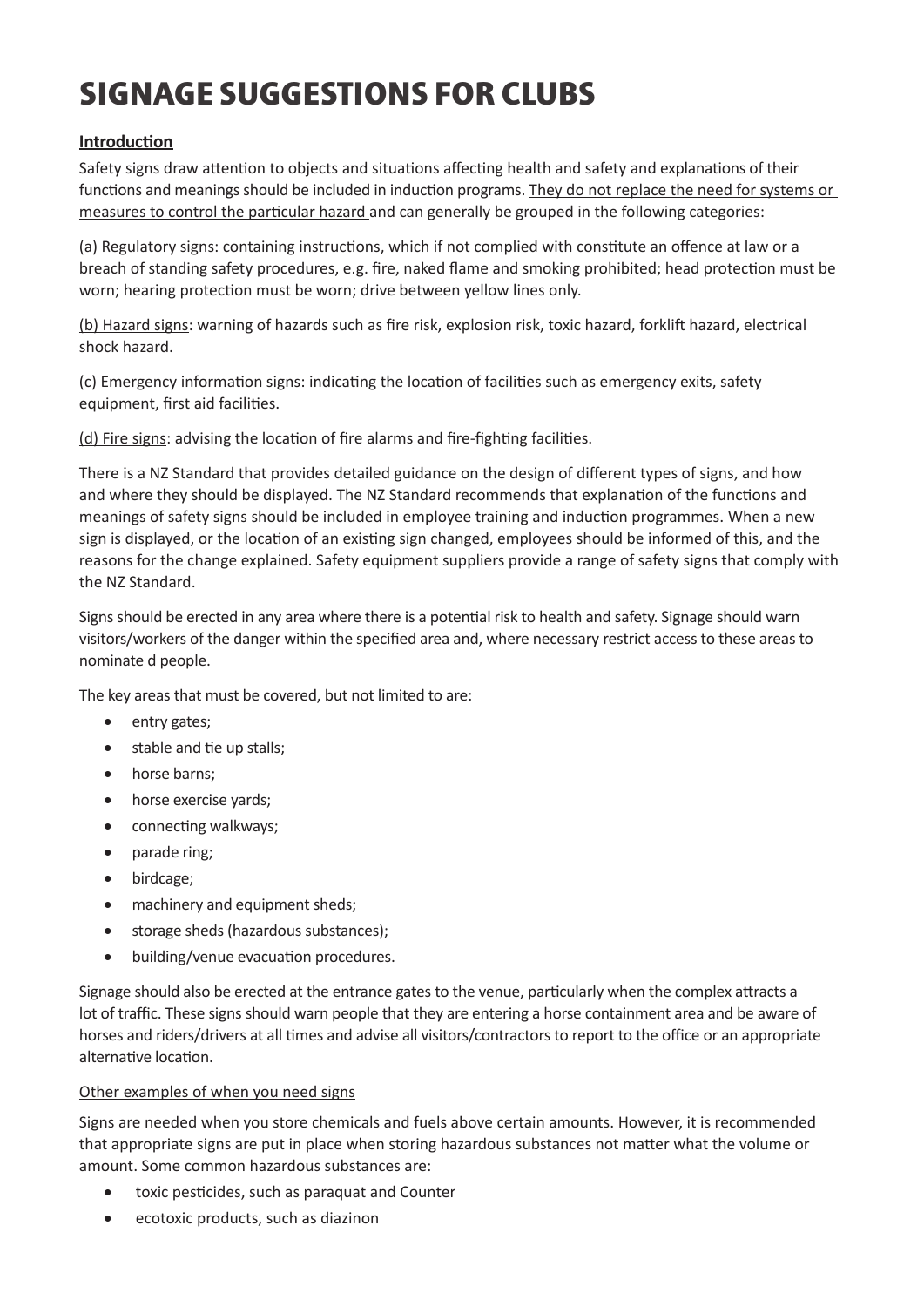- • oxidising fertiliser, such as calcium nitrate
- Petrol/diesel/kerosene in drums, containers or bulk tanks

### Where to put signs

Signs must be displayed in all storage area entrances, including vehicle access points, and should be at eye level. They must be close to the storage area but not so close that people come across hazardous substances before being warned. If your storage area is in a room inside a building, signs must be displayed at the building entrance and at the entrance to the room. If chemicals and fuels are stored in an outdoor area, signs must be displayed immediately next to the storage area.

## What to put on signs.

Signs must be big enough so they can be read from 10 metres away. Signs must tell people, in plain English or pictograms:

- that the storage area contains hazardous substances;
- the hazards of each product in the store:
- the precautions needed to manage them safely;
- what to do and who to contact in an emergency.

Remember to source your signs from a certified safety supply company so they comply with NZ Standards, some examples below.



Examples of specific stable and racetrack signs



**NOTE – Update Employment Act 1992 to Health and Safety at Work Act 2016**